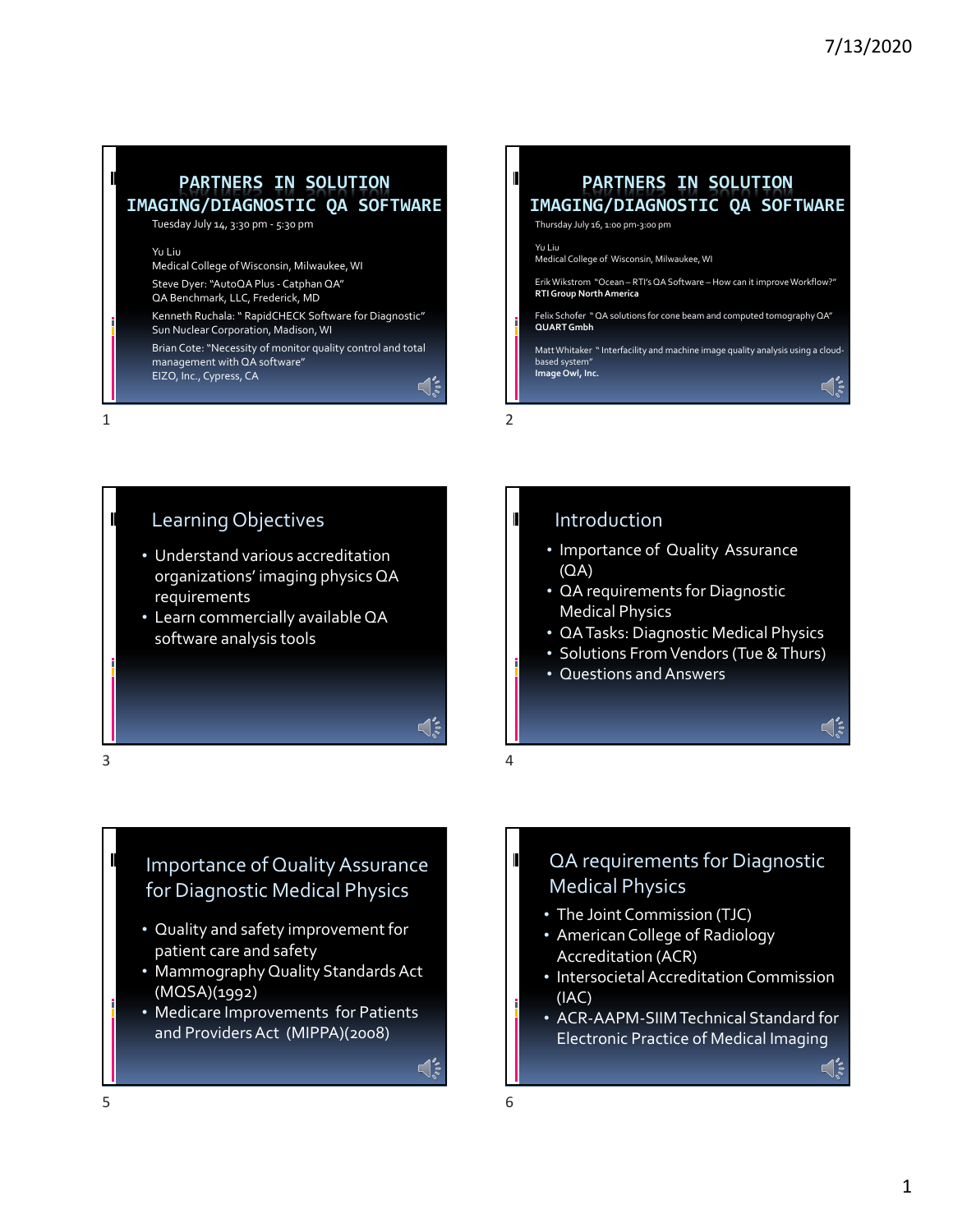#### Diagnostic Imaging Modalities Requiring Physics QA‐TJC

- X‐ray radiography/Fluoroscopy
- ComputedTomography
- Magnetic Resonance Imaging
- Nuclear Medicine/Positron Emission Tomography (PET)

# $\sqrt{\frac{2}{3}}$

 $7$  8

## Diagnostic Imaging Modalities Requiring Physics QA‐ IAC

- ComputedTomography
- Magnetic Resonance Imaging
- Nuclear Medicine/Positron Emission Tomography (PET)

#### Diagnostic Imaging Modalities Requiring Physics QA‐ACR

- ComputedTomography
- Magnetic Resonance Imaging
- Nuclear Medicine/SPECT/Positron Emission Tomography (PET)
- Digital mammography
- Ultrasound

#### X‐ray Radiography/Fluoroscopy QA

- kVp accuracy and consistency
- Exposure vs. kVp and mAs
- HVL
- Timer accuracy
- Light field vs. radiation field
- Dose rate
- Maximum dose rate

 $9 \hspace{2.5cm} 10$ 

 $\mathbb{C}$  is

#### Computed Tomography/CBCT QA

- ACR Computed Tomography Quality Control Manual 2017
- AAPMTG‐233 Report: Performance Evaluation of ComputedTomography Systems (2019)
- AAPMTG‐200 Report:The Design and Use of the ICRU/AAPM CT Radiation Dosimetry Phantom:An Implementation ofAAPM Report 111 (2020)
- AAPMTG‐111 Report: Comprehensive Methodology for the Evaluation of Radiation Dose in X‐Ray ComputedTomography (2010)

 $\mathbb{Q}^{\bullet}_{\mathbb{S}}$ 

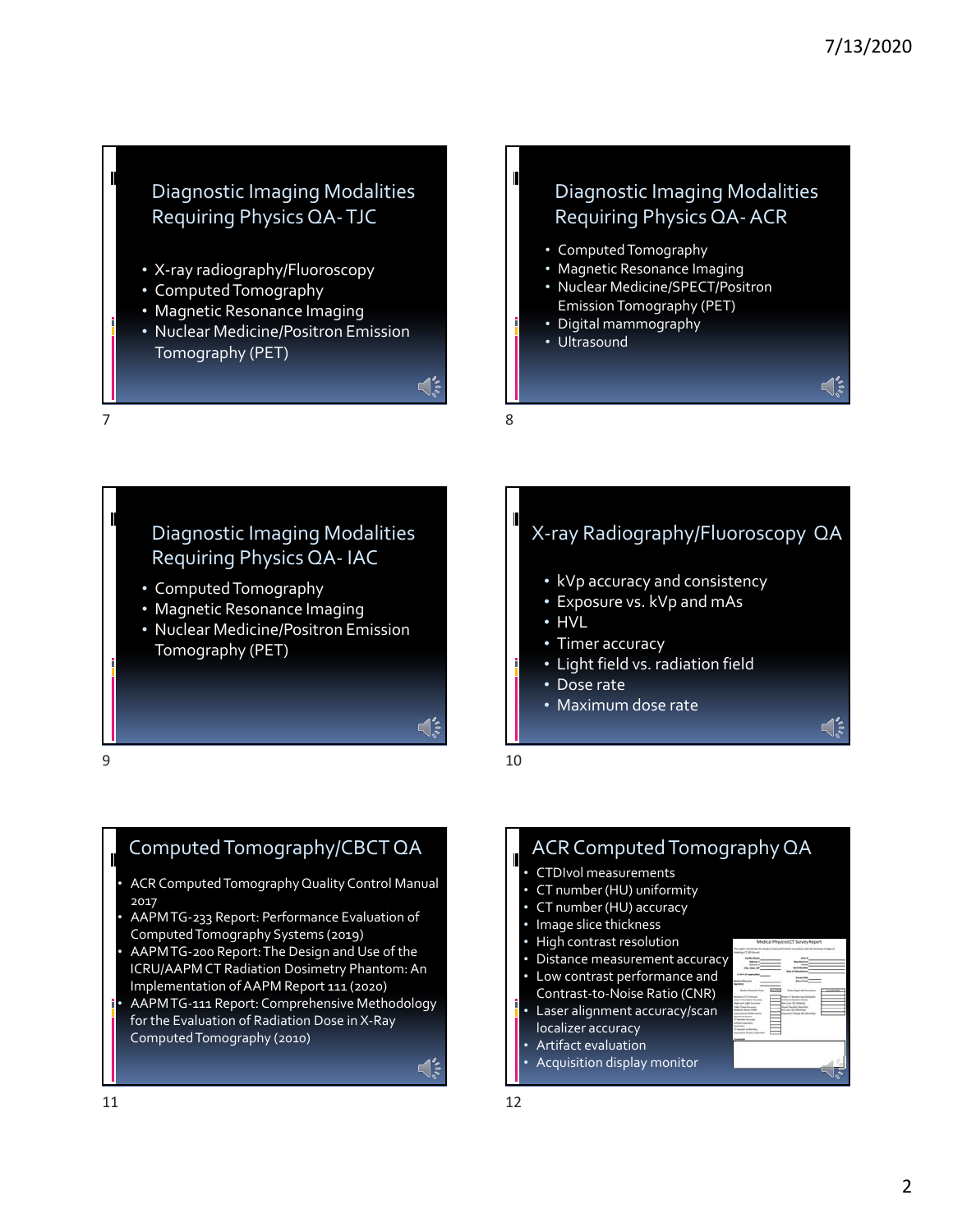#### Magnetic Resonance Imaging Physics QA **•** Image uniformity

- ACR Magnetic Resonance Imaging Quality Control Manual (2015)
- AAPM Report No.100: Acceptance Testing and QualityAssurance Procedures for Magnetic Resonance Imaging Facilities (2010)

 $13$  14





#### ACR Magnetic Resonance Imaging QA

- 
- Geometric accuracy
- High contrast spatial resolution
- Low contrast detectability
- Slice position accuracy
- Slice thickness accuracy
- Laser alignment accuracy/scar localizer accuracy
- Artifact evaluation
- Display monitor
- RF coil and other testing

#### ACR Nuclear Medicine/SPECT QA

- 
- 
- Intrinsic/System image uniformity
- Intrinsic/System spatial resolution
- High contrast spatial resolution
- Low contrast detectability
- Image uniformity
- Artifact evaluation
- Display monitor
- Misc.
- 



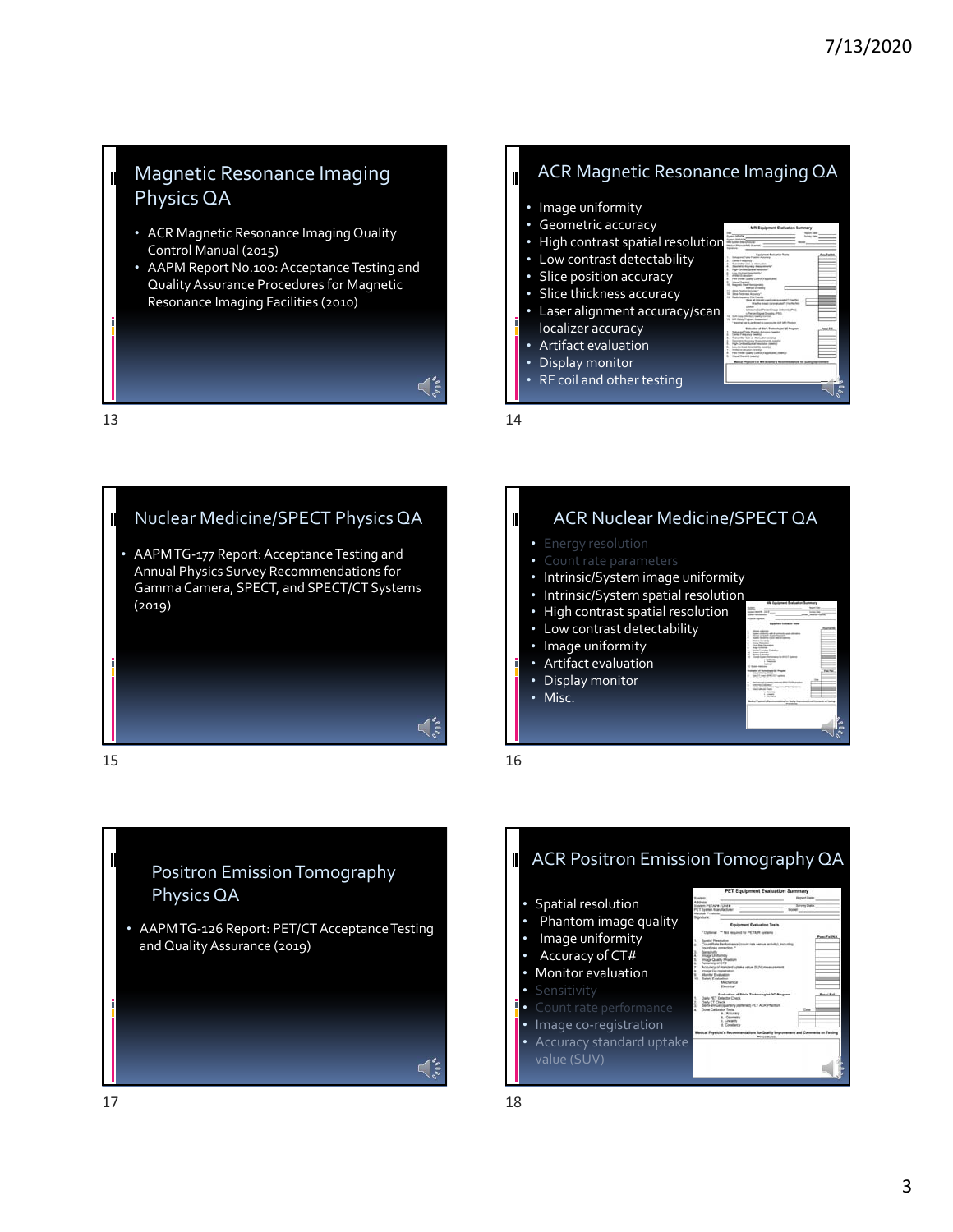### Digital Mammography/Digital Breast Tomosynthesis (DBT) • Phantom image quality

- MammographyQuality Standard Act (MQSA)
- ACR Mammography Quality Control Manual (1999)
- 2018 ACR Digital Mammography Quality Control Manual, Rev. 2 (May 2020)

 $\triangleleft$ 

 $19$  20

#### ACR Digital Mammography/DBT QA

- 
- DBT Z resolution
- Spatial Resolution
- DBT volume coverage • Automatic exposure control
- system performance
- AverageGlandular Dose
- Acquisition workstation monitor
- Radiologist workstation monitor









- Digital Mammography/DBT (MQSA)
- ComputedTomography
- Magnetic Resonance Imaging
- Nuclear Medicine/SPECT/PET
- Ultrasound

#### Display Monitor QA

- AAPM TG-18 report: Assessment of Display Performance for Medical Imaging Systems (2005)
- ACR‐AAPM‐SIIMTechnical Standard for Electronic Practice of Medical Imaging (2017)
- AAPMTG‐270 report: Display Quality Assurance (2019)

# Display Monitor QA

- Ambient lighting
- Display Luminance and Grayscale Display Function (GSDF)
- Display color
- Luminance uniformity
- Display noise
- Temporal performance
- Spatial resolution
- SMPTE ,TG‐18,TG‐270 and test patterns